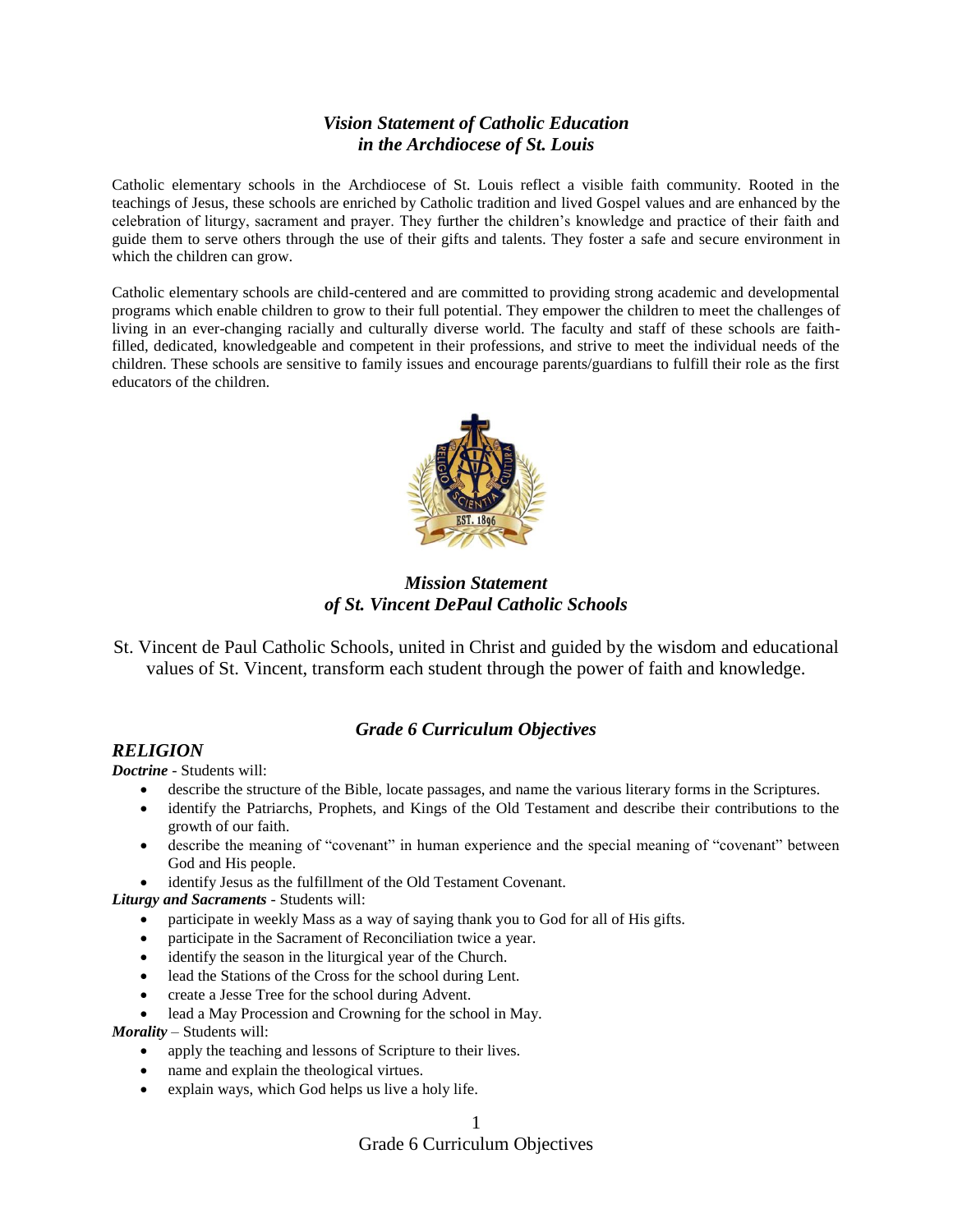- identify the Spiritual and Corporal Works of Mercy.
- explain three things that determine the morality of an act.
- explain how the gift of our conscience helps us live a holy life.

#### *Prayers –* Students will:

- pray the "Apostles Creed" each day.
- pray the "Angelus" each day at noon time.
- pray the "Act of Contrition" at the end of each day.
- experience various types of prayer.

## *Vincentian History –* Students will:

- compare and contrast the life of St. Vincent de Paul with the life of Jesus.
- lead the school in service projects.
- participate in the Sixth Grade Love Society.

## *LANGUAGE ARTS*

## **Decoding and Phonics** – Students will:

- identify the meaning of prefixes inter, intra, mid, uni, bi, tri, mono, and multi when applied to base words.
- identify the meaning of suffixes able, ible, al, ial, ic, ical, ity, ness, ous, tion, and ty when applied to base words.

*Vocabulary & Comprehension* –Students will:

- interpret figurative language such as hyperbole and personification.
- identify the meaning of new vocabulary words that are taught with literature units.
- create a generalization about a passage.
- create an inference about a passage.
- identify the mood, point of view, and motive of a passage.
- read and perform multi-step written directions.

### *Literature* – Students will:

- read literature works of fiction, nonfiction, historical fiction, folk tales, biography, and poetry.
- read AR books with a comprehension score of 80% or higher at their reading level.

*Written and Oral Communication –* Students will:

- exhibit neatness in handwriting in daily work and creative writing.
- write and speak using subject-verb agreement.
- compose a paragraph using complete sentences, correct punctuation, capitalization, grammar, usage and spelling.
- write a project using the five step writing process.
- write creative projects, i.e. persuasion, giving directions, poetry, essay, and imaginary stories.
- give a simple how to oral presentation.
- give an oral book report on a biography.
- give an oral presentation to sell a "make-believe" product.

*Spelling* – Students will:

• spell a list of words each week using word patterns.

*Language Mechanics* – Students will:

 identify the following parts of speech: possessive nouns, articles, comparative and superlative adjectives, adverbs and prepositions.

# *MATH*

*Number Sense –* Students will:

- identify place-value through billions.
- write whole numbers through the billions into words and digits.
- identify which numbers are prime and composite using factor trees.
- identify and use the least common multiple with fractions.
- identify and use the greatest common factor with fractions.

# Grade 6 Curriculum Objectives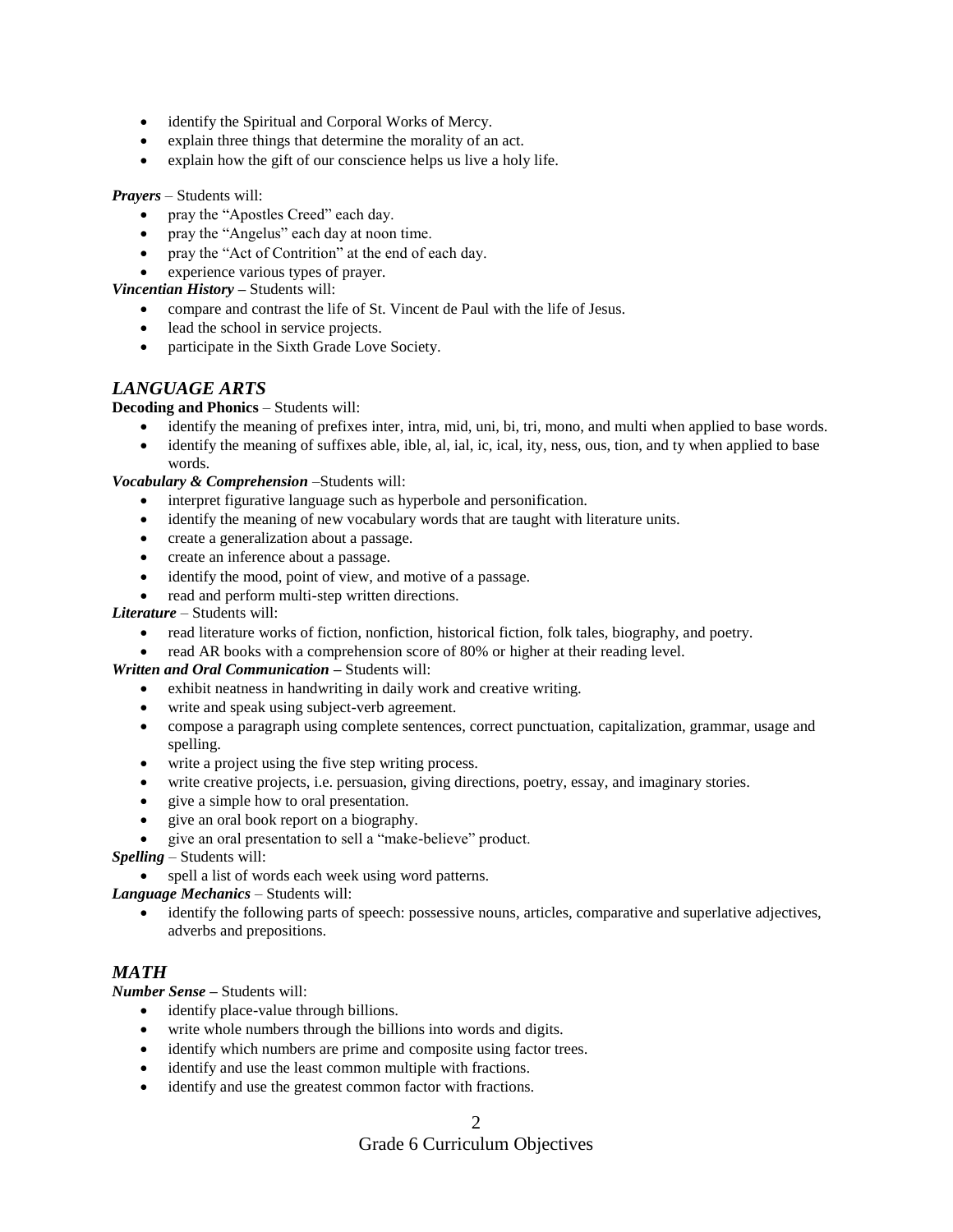- examine the relationship between addition and subtraction of fractions.
- examine the relationship between multiplication and division of fractions.
- make reasonable estimations of answers.
- multiply up to four digits by three digits with or without regrouping.
- divide up to five digits by three digits with or without a whole number remainder, with a fraction as a remainder, or as a decimal.
- add, subtract, multiply and divide fractions.
- add, subtract, multiply and divide decimals.
- find the percent of a whole, and a whole with parts.
- examine the patterns of divisibility rules.
- use ratios and proportions to show relationships.

#### *Geometry* – Students will:

- identify a ray and its point of origin.
- find the perimeter of polygons.
- identify Pi and find the circumference of a circle using Pi.
- find the area of a polygon, triangle and circle.
- identify triangles by angles and sides.
- find the volume of a cube and a rectangular prism.

#### *Measurement* – Students will:

- identify decades and centuries as units of measurement for time.
- measure length to the nearest 1/8 and 1/16 of an inch.
- measure length to the nearest millimeter.
- identify formulas to find area, perimeter, and circumference.
- measure degrees of an angle using a protractor.

#### *Algebra* - Students will:

- solve equations with symbols of inclusion.
- use algebraic order to solve an equation.
- find the unknown variable in equations.
- identify the origin of a coordinate graph.
- plot and identify positive and negative numbers on a number line.
- identify the quadrants, x-axis, y-axis and origin on a coordinate graph.
- plot numbers on a coordinate graph using positive and negative coordinates.

# *SCIENCE*

*Physical Science* – Students will:

- solve density problems
- examine the properties of light and sound.
- examine the relationship of forces and motion.
- examine the relationship of machines and work.

*Life Science* – Students will:

- examine plant growth and responses to water.
- examine genetics and heredity.
- identify how scientists classify living organisms.
- compare and contrast vertebrates and invertebrate

*Earth and Space Science* – Students will:

- examine the relationship of planets and gravity.
- examine characteristics and cycles of ecosystems.
- examine changes and movement in the earth's crust.

*Environmental and Health Science* – Students will:

examine careers in the field of science.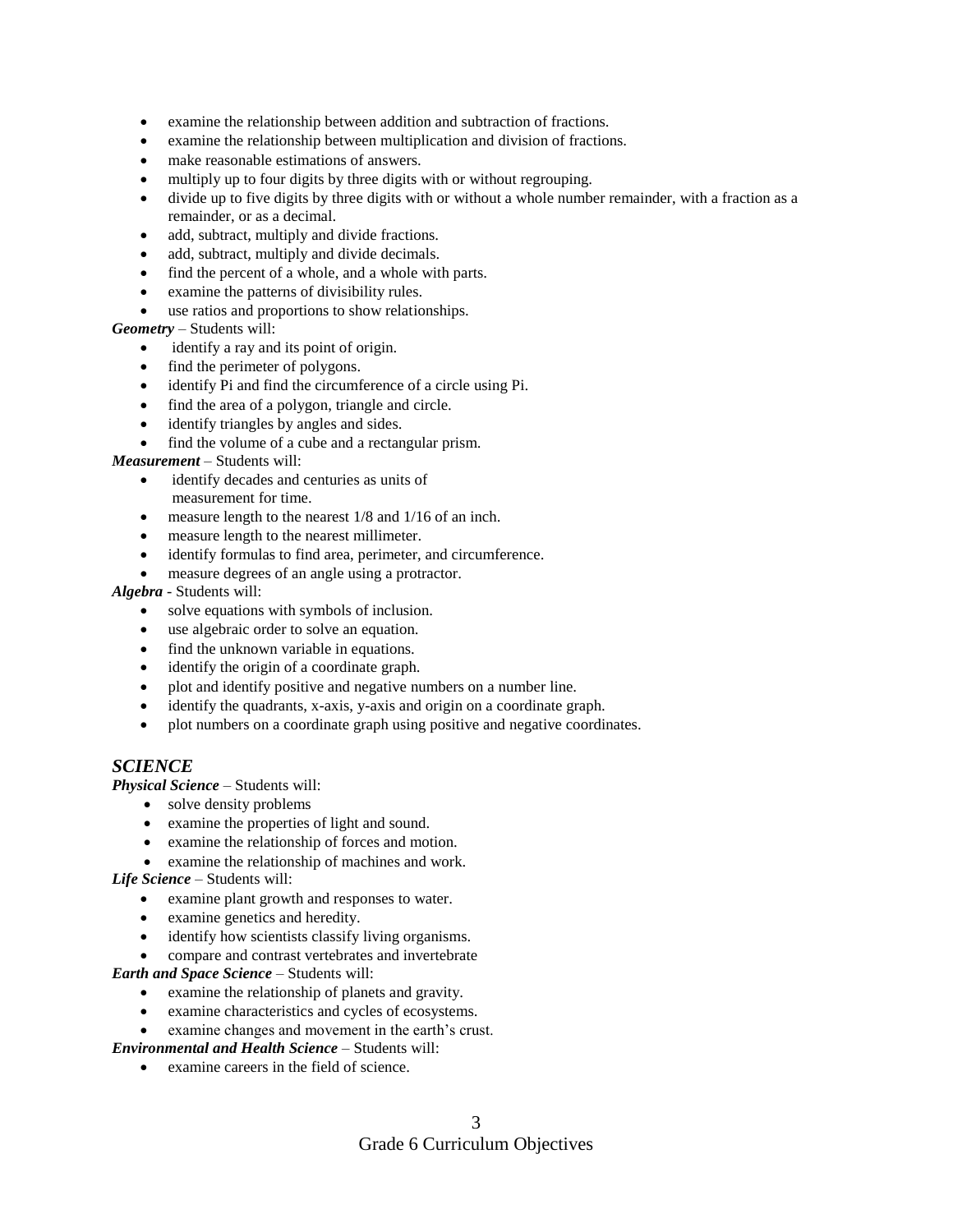measure and make observations using a triple beam balance scale, metric rulers, graduated cylinders and microscopes.

## *SOCIAL STUDIES*

*Geography –* Students will:

- locate places using latitude and longitude.
- define a place in terms of latitude and longitude.
- identify compass directions.
- label the seven continents and the four oceans on a map.
- *History* Students will:
	- analyze locations for the development of cities.
	- examine key events in World History.
	- identify the use of technology in the development of nations.
	- research a famous person and their impact on World History using three resources.
	- present the information on their famous person.

*United States Government* – Students will:

compare and contrast Greek and United States democracy.

*Community Features* – Students will:

- discuss relationships between nations during various points in World History.
- work in groups to research, examine and/or present group projects.
- participate in a community project such as recycling.

*Other Cultures –* Students will:

- describe how missionaries work in another country.
- trace the history of American values from other countries.

#### *MUSIC –* Students will:

- sing independently and with a group.
- practice liturgical Music for Mass.
- play simple two-hand songs on a piano keyboard.
- perform simple melodies on xylophones.
- identify elements in various styles and genres of music.
- explain meter, rhythm, intervals, chords, and harmony used in music.

#### *BAND –* Students will:

- assemble, disassemble and clean own instrument.
- read basic to moderate level of music for their level.
- perform music solo and with a group.
- apply principles of music such as commitment to practice and responsibility for their instrument.

#### *ART –* Students will:

- use colored pencils, pens, crayons, markers, and paint.
- create a poster to communicate an idea.
- create line designs.
- create projects using collage, paper quilling, and tessellations.
- imitate an artist's painting.
- create a picture using their imagination.
- relate art to holidays, seasons, and special events.

#### *PHYSICAL EDUCATION –* Students will:

- examine good stretching, warm-up, and cool-down techniques.
- examine protagonist and antagonist muscles.

# Grade 6 Curriculum Objectives